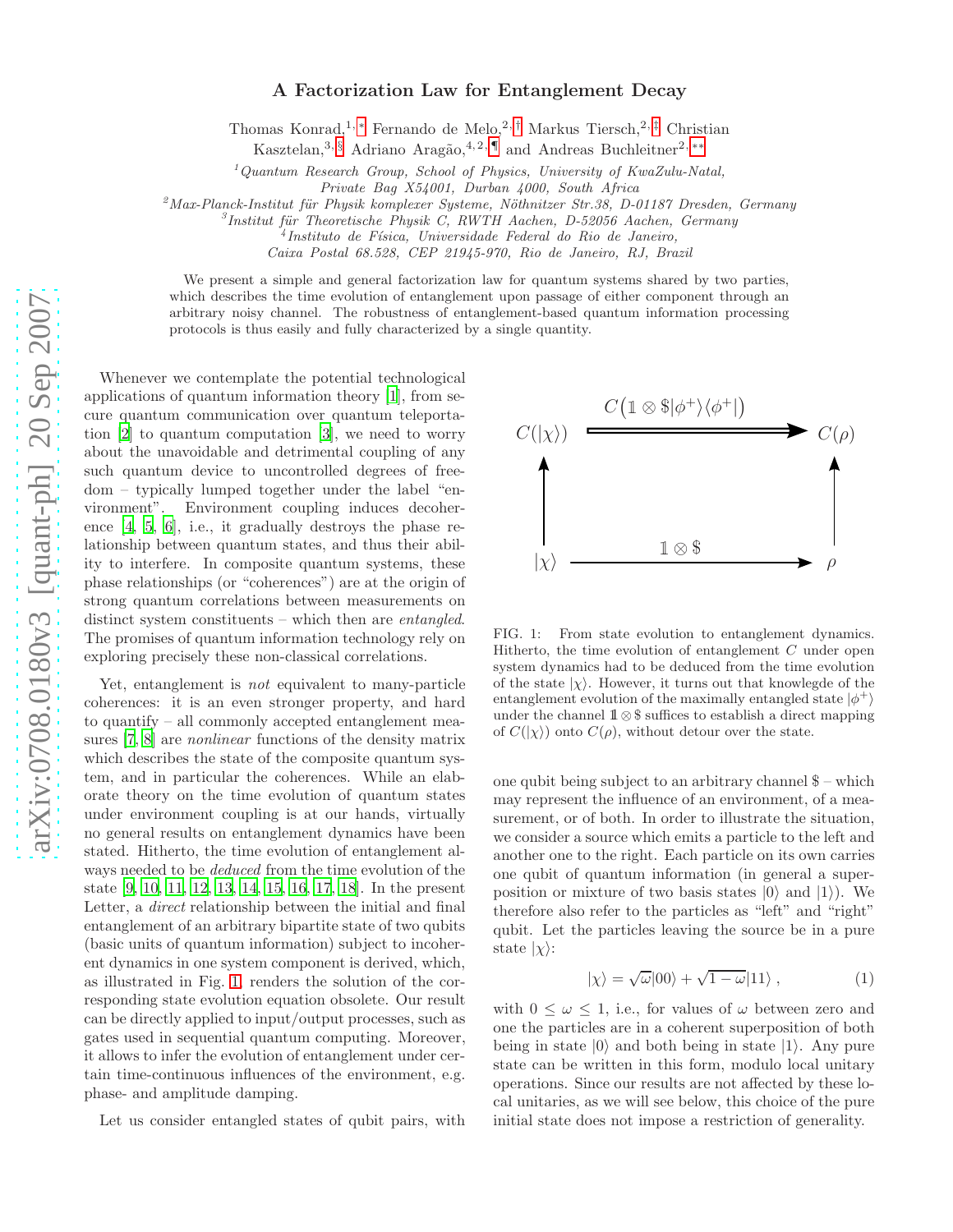

<span id="page-1-0"></span>FIG. 2: Entanglement decay scenarios. a) Laboratory scenario: one of the qubits of the initial state  $|\chi\rangle$ , the "right" one, undergoes the action of a general quantum channel \$. b) Dual scenario: the same end result is obtained by interchanging the role of states and channels: the "left" qubit of a mixed state  $\rho_s$  undergoes the action of the quantum channel  $\mathcal{F}_x$ . Circles represent sources of entangled states, squares symbolize channels.

We quantify entanglement by concurrence  $C$  [\[19\]](#page-3-24). which implies for the state  $|\chi\rangle$ :  $C(|\chi\rangle) = 2\sqrt{\omega(1-\omega)}$ . For  $\omega$  in [\(1\)](#page-0-1) equal to zero or one, the state's entanglement and hence its concurrence vanishes;  $\omega = 1/2$  implies  $|\chi\rangle = |\phi^+\rangle$ , one of the maximally entangled Bell states, with maximal concurrence one.

Now the right qubit traverses an arbitrary quantum channel \$, as illustrated in Fig. [2a](#page-1-0)), and we want to derive the qubits' entanglement hereafter. To do so, note that the qubits' final state must be the same as in a dual picture [\[20\]](#page-3-25), where the roles of initial state and channel are interchanged, as depicted in Fig. [2b](#page-1-0)). Thus, the twoqubit state  $|\chi\rangle$  is identified with a qubit channel  $\mathcal{F}_{\chi}$ , and the qubit channel \$ with a two-qubit state  $\rho_{\$}$ ; symbolically:

<span id="page-1-2"></span>
$$
\frac{(\mathbb{1} \otimes \$) \, |\chi\rangle\langle\chi|}{p'} = \frac{(\$_{\chi} \otimes \mathbb{1}) \, \rho_{\$}}{p} \,. \tag{2}
$$

Here,  $p' = \text{Tr}[(\mathbb{1} \otimes \mathbb{S}) | \chi \rangle \langle \chi |]$  and  $p = \text{Tr}[(\mathbb{S}_\chi \otimes \mathbb{1}) \rho_{\mathbb{S}}]$  are the probabilities for channels  $\frac{1}{x}$  and  $\frac{1}{x}$  to act on the states  $|\chi\rangle\langle\chi|$  and  $\rho_{\rm s}$ , respectively. Thus, we also account for non-trace-preserving channels, where the particle number is not conserved.

We now need to determine  $\mathcal{S}_{\chi}$  and  $\rho_{\mathcal{S}}$  explicitely. For this purpose, we first remember that Quantum Teleportation [\[2](#page-3-7)] is a means to transfer the state of one system to another one, in principle with perfect fidelity. Consequently, teleporting the right qubit of the state  $|\chi\rangle$  assisted by the maximally entangled state  $|\phi^+\rangle$  leaves the state  $|\chi\rangle$  invariant. This invariance is depicted in Fig. [3.](#page-1-1) We therefore obtain the same final state as in the situation we considered so far  $(Fig. 2a)$  $(Fig. 2a)$  $(Fig. 2a)$  – if we replace the source preparing state  $|\chi\rangle$  by a source which prepares  $|\chi\rangle$ followed by a teleportation of the right qubit as shown in Fig. [4.](#page-2-0) Let us now consider the source of the qubit pair in state  $|\phi^+\rangle$ , which we inserted with the teleportation. The succession of processes influencing the left qubit and



<span id="page-1-1"></span>FIG. 3: Quantum Teleportation identity. The teleportation protocol transfers the incoming state from the left to the outgoing state on the right [\[23](#page-3-26)]. The procedure consists of a composite Bell measurement on the incoming qubit and on one qubit of an auxiliary, maximally entangled state  $|\phi^+\rangle$ . We restrict to the case where the measurement results in a projection  $\mathcal{M}_{\phi^+}$  on the state  $|\phi^+\rangle$ .

those acting on the right qubit of the pair can be altered without consequences for the final state. For this reason we can replace the source producing the state  $|\phi^+\rangle$  together with the channel \$ acting on the right qubit by yet another source which immediately prepares the state

$$
\rho_{\$} := (1 \otimes \$)|\phi^{+}\rangle\langle\phi^{+}|/p'', \qquad (3)
$$

where  $p'' = \text{Tr}[(\mathbb{1} \otimes \mathbb{S})|\phi^+\rangle\langle\phi^+|]$ , see Fig. [4.](#page-2-0) The resulting scheme in Fig. [5](#page-2-1) transfers entanglement between the qubit pairs prepared in states  $|\chi\rangle$  and  $\rho_{\rm s}$  to entanglement between the left qubit of the first pair and the right qubit of the second pair. This scheme is called entanglement swapping [\[2](#page-3-7), [21](#page-3-27), [22](#page-3-28)].

Finally, we define  $\$_x$  to be the channel corresponding to the change of the left qubit of  $\rho_{\$}$  in Fig. [5,](#page-2-1) which includes a projection  $\mathcal{M}_{\phi^+}$  of the left qubit of state  $\rho_{\$}$ and the right qubit of  $|\chi\rangle$  on  $|\phi^+\rangle$ . Channel  $\$_{\chi}$  can be interpreted as imperfect teleportation assisted by state  $|\chi\rangle$ , leaves the resulting state in general non-normalized, and can be expressed in the particularly simple form:

<span id="page-1-3"></span>
$$
(\$_{\chi} \otimes 1) \rho_{\$} = (M \otimes 1) \rho_{\$} (M^{\dagger} \otimes 1) , \qquad (4)
$$

with  $M = (\sqrt{\omega}|0\rangle\langle 0| + \sqrt{1-\omega}|1\rangle\langle 1|)/\sqrt{2}$ . The normalized final state  $(\$_{\chi} \otimes \mathbb{1})\rho_{\$}/p$  is the same as (1\mos  $\otimes$ )  $\frac{\S}{\chi}\frac{\chi}{\chi}/p'$ , as spelled out by [\(2\)](#page-1-2) and in Fig. [2,](#page-1-0) but the entanglement evolution induced by the particular channel  $\$_\chi$  can be deduced more easily, as we will now demonstrate. The concurrence C of the final state  $\rho' = (\mathbb{1} \otimes \mathbb{S}) |\chi\rangle\langle\chi|/p'$  is given by

<span id="page-1-4"></span>
$$
C(\rho') = \max\left\{0, \sqrt{\xi_1} - \sqrt{\xi_2} - \sqrt{\xi_3} - \sqrt{\xi_4}\right\},\qquad(5)
$$

where the  $\xi_i$  are the eigenvalues of the matrix  $\rho' \cdot \tilde{\rho}'$ , in decreasing order, with  $\tilde{\rho}' = (\sigma_y \otimes \sigma_y) \cdot \rho'^* \cdot (\sigma_y \otimes \sigma_y)$ , and  $\rho'^*$  the complex conjugate of  $\rho'$ , in the canonical basis. In order to evaluate this expression, we use relation [\(2\)](#page-1-2)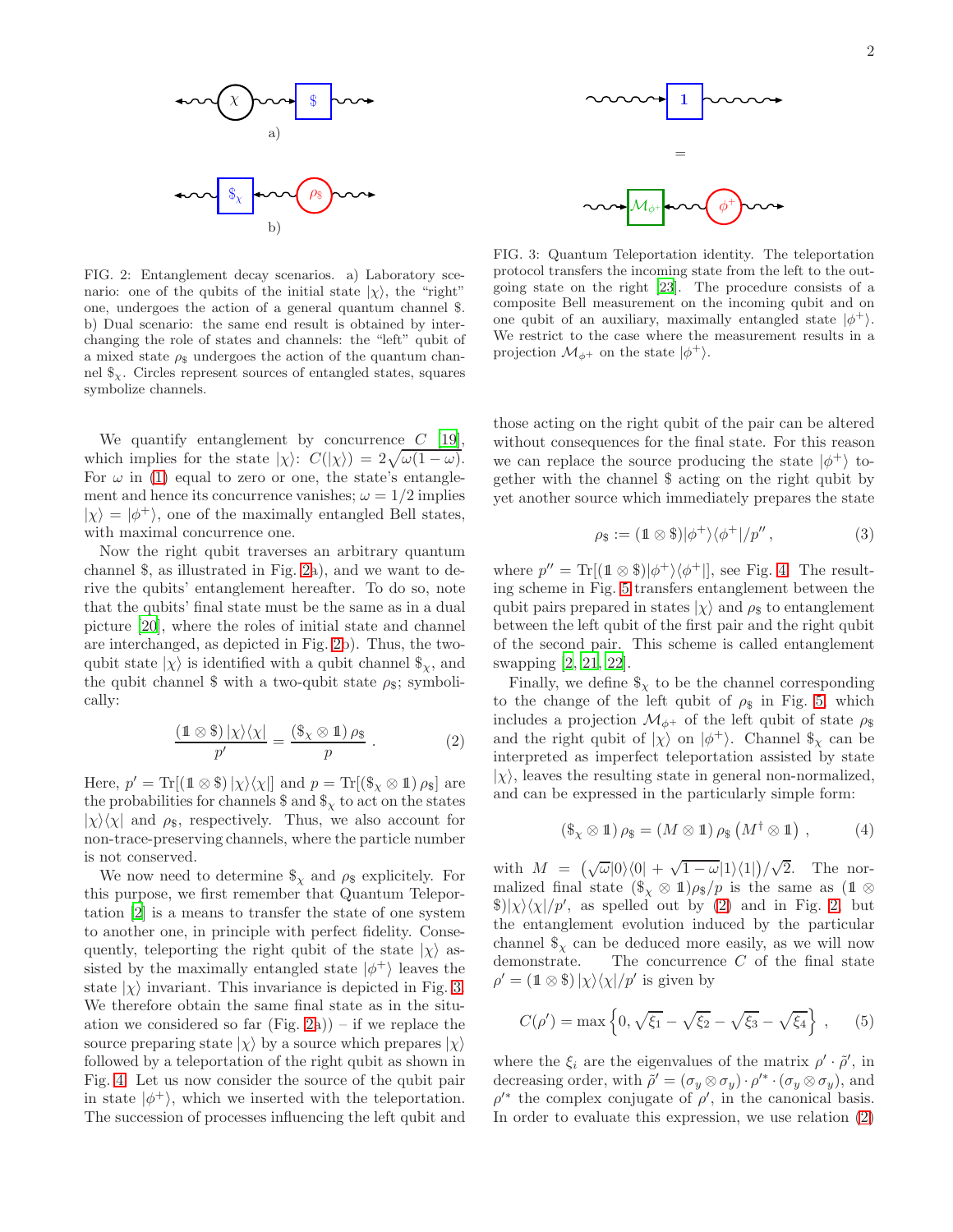

<span id="page-2-0"></span>FIG. 4: Building in the teleportation identity. The right qubit of  $|\chi\rangle$  undergoes the action of a quantum channel \$, after intermediate teleportation. The maximally entangled state  $|\phi^+\rangle$  together with the action of the channel  $1\otimes$  \$ yield the source of the mixed state  $\rho_{\$}$ .



<span id="page-2-1"></span>FIG. 5: Entanglement swapping. Transfer of entanglement between the qubit pairs of  $|\chi\rangle$  and  $\rho_{\$}$ , respectively, to entanglement between the outgoing pair of qubits. The Bell measurement  $\mathcal{M}_{\phi^+}$  together with the source of the entangled state  $|\chi\rangle$  constitute the quantum channel  $\$_\chi$  for the left qubit of state  $\rho$ <sub>s</sub>.

together with [\(4\)](#page-1-3). We write explicitly:

$$
\rho' \cdot \tilde{\rho'} = \frac{1}{p^2} \left( M \otimes \mathbb{1} \right) \rho_{\$} \cdot \left[ M \sigma_y M \otimes \sigma_y \right] \cdot \rho_{\$}^* \cdot \left[ M \sigma_y \otimes \sigma_y \right],
$$
\n(6)

where we employed that  $M = M^{\dagger} = M^*$ . For invertable M [\[24](#page-3-29)], it follows that the eigenvalues of  $\rho' \cdot \tilde{\rho}'$  and  $\rho_{\$} \cdot \tilde{\rho_{\$}}$ are proportional, since

$$
\det \left[ \rho' \cdot \tilde{\rho}' - \xi \mathbb{1} \right]
$$
\n
$$
= \det \left[ (M \otimes \mathbb{1})^{-1} \right] \det \left[ M \otimes \mathbb{1} \right] \det \left[ \rho' \cdot \tilde{\rho}' - \xi \mathbb{1} \right]
$$
\n
$$
= \det \left[ (M \otimes \mathbb{1})^{-1} \rho' \cdot \tilde{\rho}' \left( M \otimes \mathbb{1} \right) - \xi \mathbb{1} \right]
$$
\n
$$
= \left[ \frac{1}{4p^2} \omega (1 - \omega) \right]^4 \det \left[ \rho_{\$} \cdot \tilde{\rho}_{\$} - \mu \mathbb{1} \right],
$$
\n(7)

where  $\mu = \xi \left( \omega (1 - \omega) / 4p^2 \right)^{-1}$ , and we used  $M \sigma_y M =$  $\sqrt{\omega(1-\omega)}\sigma_y/2$  in order to obtain the last equality. Eq. [\(5\)](#page-1-4), together with the definitions of  $\rho_{\$} = (1 \otimes$  $\frac{\pi}{2}$  $\frac{\phi^+}{\phi^+}\frac{\sqrt{\phi^+}}{\rho'}$ ,  $\rho' = (1 \otimes \frac{\pi}{\chi})\frac{\sqrt{\chi}}{\chi}\frac{\sqrt{\chi}}{\rho'}$ , and  $C(\frac{\chi}{\chi}) =$  $2\sqrt{\omega(1-\omega)}$ , thus lead [\[25\]](#page-3-30) to our central result:

<span id="page-2-2"></span>
$$
C\left[\left(\mathbb{1}\otimes\mathbb{S}\right)|\chi\rangle\langle\chi\right]=C\left[\left(\mathbb{1}\otimes\mathbb{S}\right)|\phi^{+}\rangle\langle\phi^{+}|\right]C(|\chi\rangle)\quad(8)
$$

– the entanglement reduction under a one-sided noisy channel is *independent* of the initial state  $|\chi\rangle$  and *com*pletely determined by the channel's action on the maximally entangled state. Thus, if we know the time evolution of the Bell state's entanglement, we know it for any pure initial state [\[26](#page-3-31)]. This result can also be interpreted in terms of entanglement swapping between a pure state  $|\chi\rangle$  and a mixed state  $\rho_\$,$  leading to the final state  $\rho',$  due

to the equivalence of the processes represented in Figs. [2](#page-1-0) and [5.](#page-2-1)

The factorization law [\(8\)](#page-2-2) can be generalized for mixed initial states  $\rho_0$ , by virtue of the convexity of entanglement monotones such as concurrence, and given an optimal pure state decomposition  $\rho_0 = \sum_j p_j |\psi_j\rangle \langle \psi_j|$ , in the sense that the average concurrence over this pure state decomposition is minimal [\[27\]](#page-3-32). It then immediately follows, by convexity, that C [(11 ⊗ \$) ρ0] =  $C\left[\sum_j p_j\left(\mathbb{1}\otimes\mathbb{S}\right)|\psi_j\rangle\langle\psi_j|\right] \leq \sum_j p_jC\left[\left(\mathbb{1}\otimes\mathbb{S}\right)|\psi_j\rangle\langle\psi_j|\right],$ and application of [\(8\)](#page-2-2) leaves us with

<span id="page-2-4"></span><span id="page-2-3"></span>
$$
C [(1 \otimes \$) \rho_0] \leq C [(1 \otimes \$) |\phi^+\rangle\langle\phi^+|] C(\rho_0).
$$
 (9)

This inequality holds for all one-sided channels \$, and has an immediate generalization for local two-sided channels  $\$_1 \otimes \$_2 = (\$_1 \otimes 1)(1 \otimes \$_2).$ 

$$
C\left[\left(\$_1 \otimes \$_2\right)\rho_0\right] \le C\left[\left(\$_1 \otimes 1\right)|\phi^+\rangle\langle\phi^+|\right] \tag{10}
$$

$$
\times C\left[\left(\mathbb{1} \otimes \$_2\right)|\phi^+\rangle\langle\phi^+|\right]C(\rho_0).
$$

The concurrence after passage through a two-sided channel is thus bounded from above, which immediately implies a sufficient criterion for finite-time disentanglement [\[9](#page-3-14), [10,](#page-3-15) [13\]](#page-3-18) of arbitrary initial states, in terms of the evolution of the concurrence of the maximally entangled state under either one of the one-sided channels (e.g., choose  $\$_1$  or  $\$_2$  induced by infinite temperature or depolarizing environments).

Let us finally identify relevant cases when equality in [\(9\)](#page-2-3) holds. For that purpose, we consider mixed states that are obtained after the application of a one-sided channel to an arbitrary pure state,  $\rho_0 = (1 \otimes \frac{\mathcal{E}}{v_0}) |\psi_0\rangle \langle \psi_0|$ . This occurs, for instance, if the qubit originally prepared in a pure state suffers amplitude decay, and the resulting mixed state again is subject to decay dynamics. This is tantamount to the concatenation of channels on one side,  $(1 \otimes$  \$<sub>2</sub>)  $(1 \otimes$  \$<sub>1</sub>)  $|\psi_0\rangle\langle\psi_0|$ , what can be lumped together as one channel which combines both actions,  $(1 \otimes$  \$<sub>2</sub>)  $(1 \otimes$  \$<sub>1</sub> $) = 1 \otimes$  \$<sub>2,1</sub>. In a similar vein as for [\(10\)](#page-2-4), and using the factorization relation [\(8\)](#page-2-2) for pure states, we deduce

<span id="page-2-5"></span>
$$
C [(1 \otimes \$_{2,1}) \left| \phi^+ \right\rangle \left\langle \phi^+ \right|] \leq C [(1 \otimes \$_2)|\phi^+ \rangle \left\langle \phi^+ \right|] \tag{11}
$$

$$
\times C [(1 \otimes \$_1)|\phi^+ \rangle \left\langle \phi^+ \right|].
$$

The initial state's concurrence rescales both sides of the equation by the same amount, and therefore it is omitted in above equation. It is now sufficient to investigate the time dependence of the maximally entangled state's concurrence under the concatenated channels (much as for the evaluation of  $(8)$ : if all of these are of the form  $C(t) = \exp(-\Gamma t)$  (which is the case, e.g., for  $\hat{\mathcal{F}}_1$  an amplitude decay and  $\$_{2}$  a dephasing channel), then equality holds in [\(9\)](#page-2-3), with  $\$\ =\$_1, \ \rho_0\ =\ (\mathbb{1}\otimes\$_2)|\psi_0\rangle\langle\psi_0|$ , and  $C(\rho_t) = \exp(-\Gamma_1 t)C(\rho_0)$  (and, equivalently, for the roles of channels 1 and 2 interchanged).